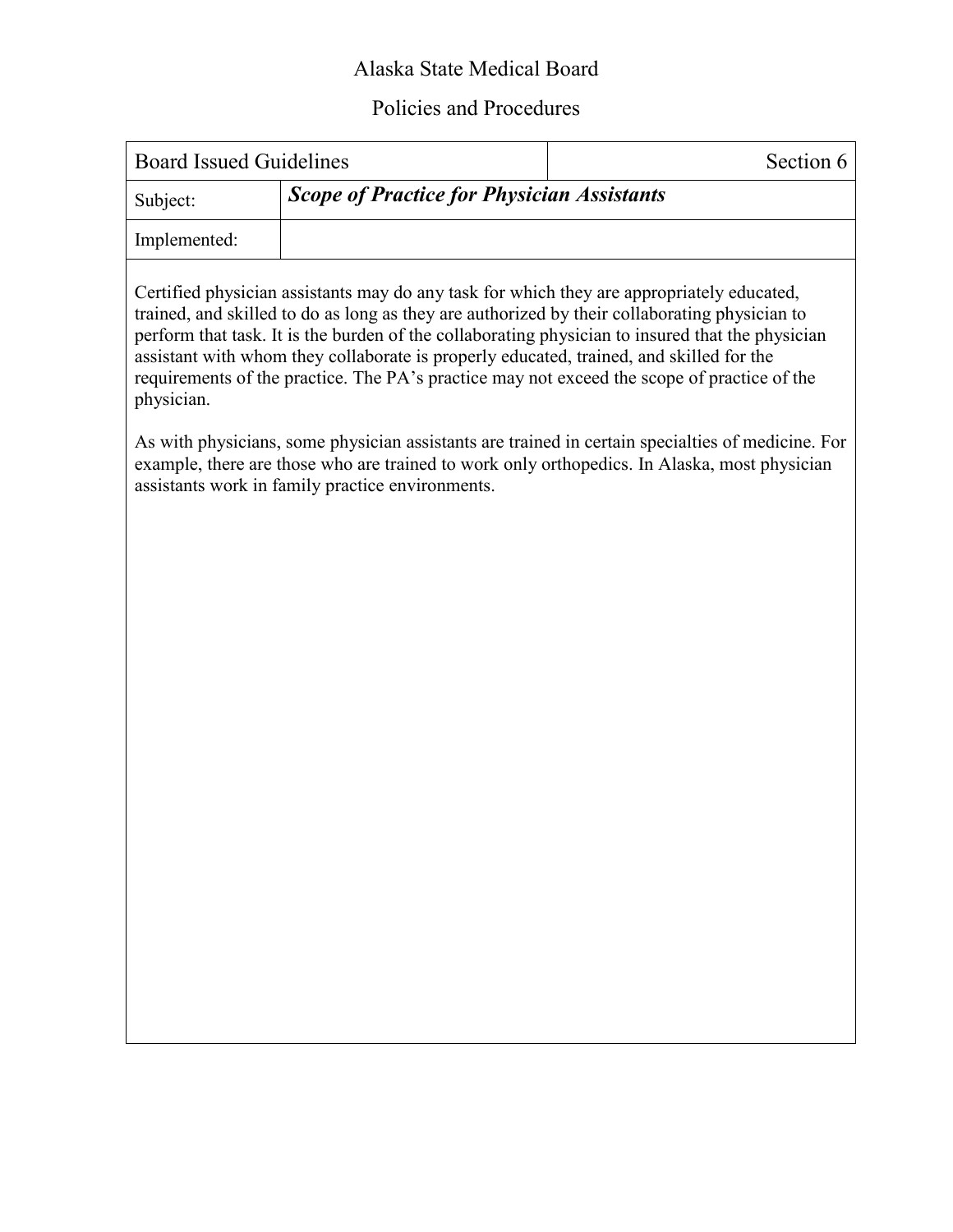## Alaska State Medical Board

## Policies and Procedures

| <b>Board Issued Guidelines</b> |                                                | Section 6 |
|--------------------------------|------------------------------------------------|-----------|
| Subject:                       | <b>Guidelines for Collaborating Physicians</b> |           |
| Implemented:                   |                                                |           |

Alaska law requires that certified physician assistants must have an active collaborative plan with a physician in order to practice medicine. Following are the requirements of law and the expectations of the board for physicians who enter into collaborative relationships with physician assistants.

The Collaborative Plan: A collaborative plan is an agreement between a physician and a physician assistant (PA). The plan details the nature of the relationship by asking the physician to define the PA's scope of practice, practice location, method of referrals, etc. There are minimum standards set by law; however, the plans can be customized to meet the needs of the practice, the physician, and the PA. For example, the law details the prescriptive authority for PAs but the physician my wish to restrict the PA from writing prescriptions in that practice.

The collaborative plan is valid when it is approved by a representative of the board and it is noted on the PA's temporary permit or permanent license. State law requires that a copy of this approved plan be available for review by the public at the place of employment. The physician should retain a copy in their records, as well.

The parties to the collaborative plan are the physician and the PA; however, to be approved by the board, there must be at least one alternate collaborating physician who signs the agreement. Alternate physicians may be added and removed in writing, at any time, as long as the alternate physician signs the responsibility statement for alternate physicians. The agreement may be voided at any time by either party to the agreement.

Qualifications of a Collaborating Physician: The law requires that the physician be actively licensed in Alaska, and must not be under sanction by the board. The physician must, by law, also accept "complete personal or employer liability to a patient of the physician assistant for whom malpractice is adjudged."

It is the board's expectation that the physician is in active practice, performing a minimum of 200 clinical hours per year. and are collaborating with a PA in the same area of practice. The PA's practice may not exceed the scope of practice of the physician.

Responsibilities of a Collaborating Physician:

1. The physician must be available for referrals, consultations, and advice to the PA. The physician should also be willing to serve as an educational resource for the PA.

*-continued-*